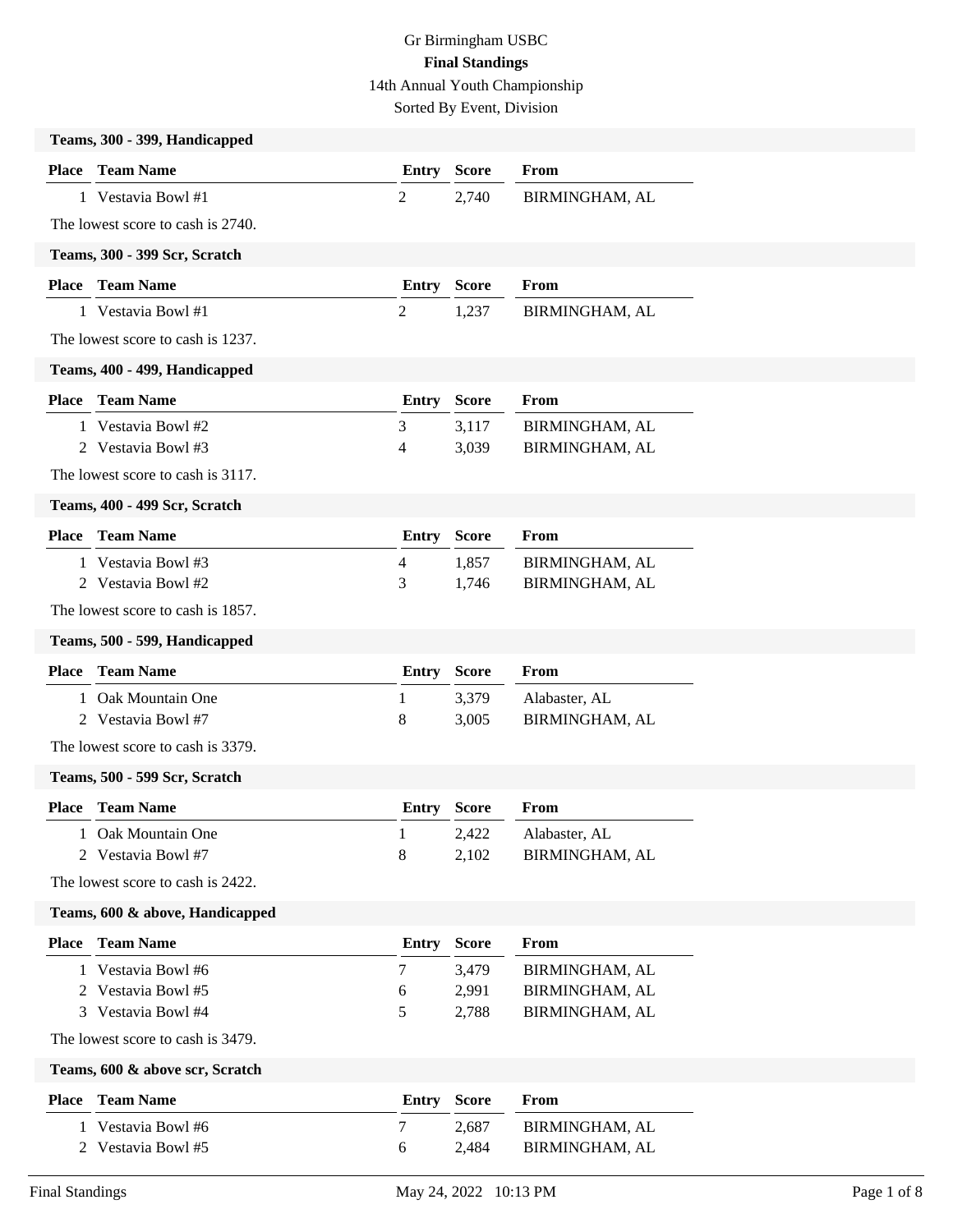Sorted By Event, Division

#### **Teams, 600 & above scr, Scratch**

| <b>Place</b> Team Name | <b>Entry Score From</b> |                      |
|------------------------|-------------------------|----------------------|
| 3 Vestavia Bowl #4     |                         | 2.173 BIRMINGHAM, AL |

The lowest score to cash is 2687.

### **Doubles HCP, 250 & Below Hcp, Handicapped**

| <b>Place – Team Name</b>           | Entry          | <b>Score</b> | From                  |
|------------------------------------|----------------|--------------|-----------------------|
| 1 Williams Blade \Dockery Aiden    | 4              | 1,559        | <b>BIRMINGHAM, AL</b> |
| 2 Etheridge John \ Sanders LaBrian | 4              | 1,481        | <b>BIRMINGHAM, AL</b> |
| 3 Shamblin Connor \ Hall Braedon   | 3              | 1,453        | <b>BIRMINGHAM, AL</b> |
| 4 Lumpkin Ethan \ Hanson Peter     | 2              | 1.430        | <b>BIRMINGHAM, AL</b> |
| 5 Saurman Christian \ Cherry Jacob | $\overline{4}$ | 1.416        | <b>BIRMINGHAM, AL</b> |
| 6 McWhorter Ada \ Thomas Savannah  | $\mathcal{L}$  | 1,322        | <b>BIRMINGHAM, AL</b> |
|                                    |                |              |                       |

The lowest score to cash is 1559.

#### **Doubles HCP, 250 & Below Scr, Scratch**

| <b>Place – Team Name</b>           | Entry          | <b>Score</b> | From                  |
|------------------------------------|----------------|--------------|-----------------------|
| 1 Williams Blade \ Dockery Aiden   | 4              | 917          | <b>BIRMINGHAM, AL</b> |
| 2 Shamblin Connor \Hall Braedon    | 3              | 865          | BIRMINGHAM, AL        |
| 3 Saurman Christian \ Cherry Jacob | 4              | 777          | <b>BIRMINGHAM, AL</b> |
| 4 Etheridge John \ Sanders LaBrian | 4              | 686          | <b>BIRMINGHAM, AL</b> |
| 5 Lumpkin Ethan \ Hanson Peter     | 2              | 653          | <b>BIRMINGHAM, AL</b> |
| 6 McWhorter Ada \ Thomas Savannah  | $\mathfrak{D}$ | 596          | <b>BIRMINGHAM, AL</b> |
|                                    |                |              |                       |

The lowest score to cash is 917.

## **Doubles HCP, 251 - 299 Hcp, Handicapped**

| <b>Place – Team Name</b>                |              | Entry Score | From                  |
|-----------------------------------------|--------------|-------------|-----------------------|
| 1 Breckenridge Mason K. \ McNutt Kellen | $\mathbf{1}$ | 1.496       | Alabaster, AL         |
| 2 Gentry Carson \ Myl Cooper            | 8            | 1.485       | <b>BIRMINGHAM, AL</b> |
| 3 Williams Kevin \ Dennis Donovan       | 4            | 1.371       | <b>BIRMINGHAM, AL</b> |
| 4 Darden Abby $\setminus$ Darden Alex   | 8            | 1.360       | <b>BIRMINGHAM, AL</b> |
|                                         |              |             |                       |

The lowest score to cash is 1496.

#### **Doubles HCP, 251 - 299 Scr, Scratch**

| <b>Place – Team Name</b>                |   | Entry Score | From                  |
|-----------------------------------------|---|-------------|-----------------------|
| 1 Gentry Carson \ Myl Cooper            |   | 1.017       | BIRMINGHAM, AL        |
| 2 Breckenridge Mason K. \ McNutt Kellen |   | 995         | Alabaster, AL         |
| 3 Darden Abby \ Darden Alex             |   | 925         | <b>BIRMINGHAM, AL</b> |
| 4 Williams Kevin \ Dennis Donovan       | 4 | 831         | <b>BIRMINGHAM, AL</b> |
|                                         |   |             |                       |

The lowest score to cash is 1017.

## **Doubles HCP, 300 - 349 Hcp, Handicapped**

| Place | Team Name                             | <b>Entry Score</b> |       | From           |
|-------|---------------------------------------|--------------------|-------|----------------|
|       | 1 Lloyd Ryan \ Hughes Carter          | $\sqrt{ }$         | 1.648 | BIRMINGHAM, AL |
|       | 2 Lee Alex $\setminus$ Mitchell Lucas | 6.                 | 1.501 | BIRMINGHAM, AL |
|       | 3 Pearson Rhett \ Lawley Matt         |                    | 1.500 | BIRMINGHAM, AL |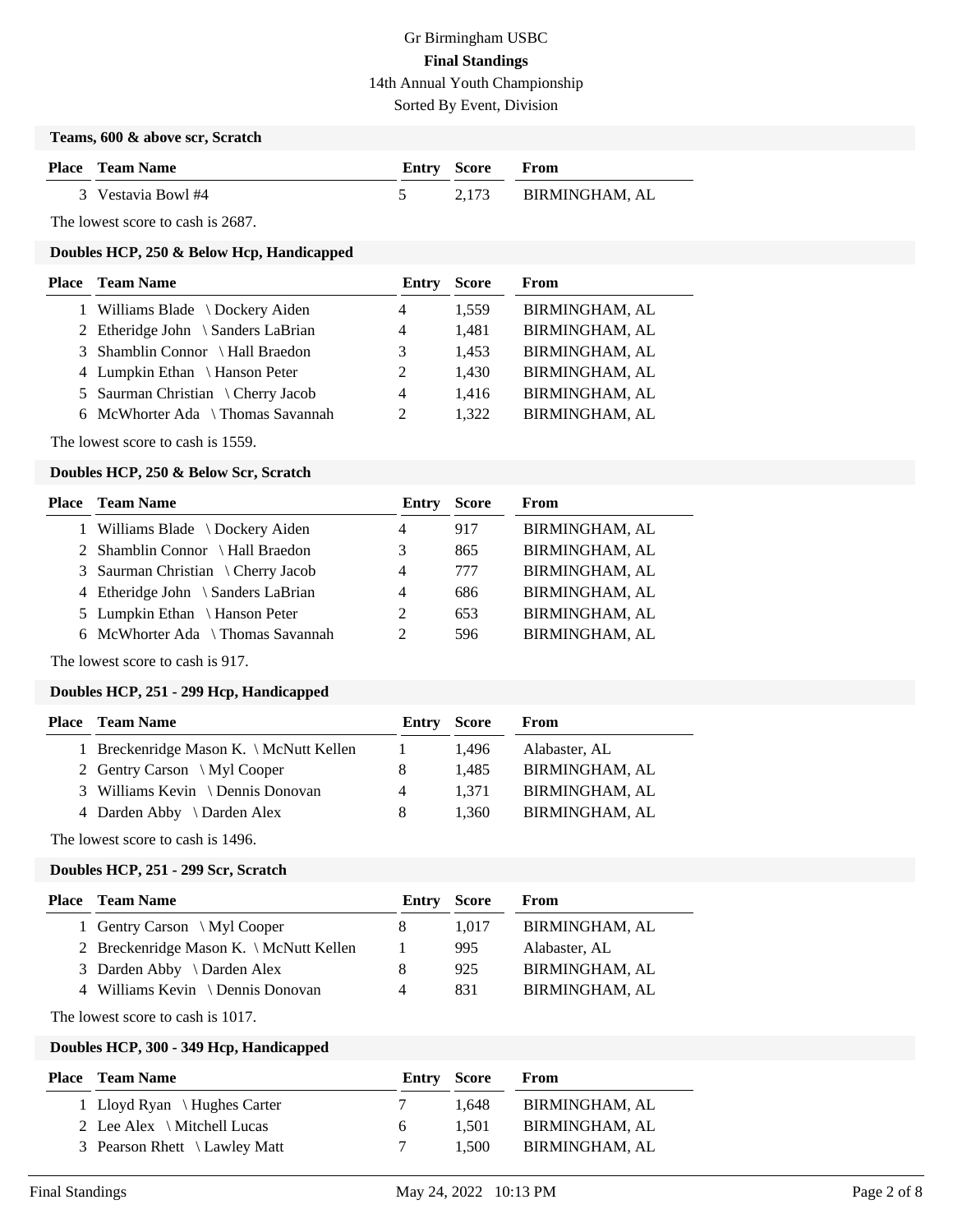Sorted By Event, Division

|                        | Doubles HCP, 300 - 349 Hcp, Handicapped    |                |              |                |             |
|------------------------|--------------------------------------------|----------------|--------------|----------------|-------------|
|                        | <b>Place</b> Team Name                     | <b>Entry</b>   | <b>Score</b> | From           |             |
|                        | 4 King Lane \ Sousa Joey                   | 5              | 1,439        | BIRMINGHAM, AL |             |
|                        | The lowest score to cash is 1648.          |                |              |                |             |
|                        | Doubles HCP, 300 - 349 Scr, Scratch        |                |              |                |             |
|                        | <b>Place</b> Team Name                     | <b>Entry</b>   | <b>Score</b> | From           |             |
|                        | 1 Lloyd Ryan \ Hughes Carter               | 7              | 1,255        | BIRMINGHAM, AL |             |
|                        | 2 Lee Alex \ Mitchell Lucas                | 6              | 1,201        | BIRMINGHAM, AL |             |
| 3                      | Pearson Rhett \ Lawley Matt                | 7              | 1,101        | BIRMINGHAM, AL |             |
| 4                      | King Lane \ Sousa Joey                     | 5              | 1,040        | BIRMINGHAM, AL |             |
|                        | The lowest score to cash is 1255.          |                |              |                |             |
|                        | Doubles HCP, 350 & Above, Handicapped      |                |              |                |             |
|                        | <b>Place</b> Team Name                     | <b>Entry</b>   | <b>Score</b> | From           |             |
|                        | 1 Lee Ethan \ Kimble Michael II            | 6              | 1,515        | BIRMINGHAM, AL |             |
|                        | The lowest score to cash is 1515.          |                |              |                |             |
|                        | Doubles HCP, 350 & Above Scr, Scratch      |                |              |                |             |
|                        | <b>Place</b> Team Name                     | <b>Entry</b>   | <b>Score</b> | From           |             |
|                        | 1 Lee Ethan \ Kimble Michael II            | 6              | 1,308        | BIRMINGHAM, AL |             |
|                        |                                            |                |              |                |             |
|                        | The lowest score to cash is 1308.          |                |              |                |             |
|                        | Singles, Boys 100 & Below Hcp, Handicapped |                |              |                |             |
|                        | <b>Place</b> Team Name                     | <b>Entry</b>   | <b>Score</b> | From           |             |
| 1                      | Sanders LaBrian                            | $\overline{4}$ | 780          | BIRMINGHAM, AL |             |
| 2                      | Hanson Peter                               | $\overline{c}$ | 749          | BIRMINGHAM, AL |             |
|                        | 3 Etheridge John                           | $\overline{4}$ | 697          | BIRMINGHAM, AL |             |
|                        | The lowest score to cash is 780.           |                |              |                |             |
|                        | Singles, Boys 100 & Below Scr, Scratch     |                |              |                |             |
| <b>Place</b>           | <b>Team Name</b>                           | <b>Entry</b>   | <b>Score</b> | From           |             |
| 1                      | Sanders LaBrian                            | 4              | 417          | BIRMINGHAM, AL |             |
| 2                      | Hanson Peter                               | $\overline{c}$ | 284          | BIRMINGHAM, AL |             |
| 3                      | Etheridge John                             | 4              | 265          | BIRMINGHAM, AL |             |
|                        | The lowest score to cash is 417.           |                |              |                |             |
|                        | Singles, Boys 101 - 135 Hcp, Handicapped   |                |              |                |             |
|                        | <b>Place</b> Team Name                     | Entry          | <b>Score</b> | From           |             |
| 1                      | <b>Gentry Carson</b>                       | 8              | 901          | BIRMINGHAM, AL |             |
| 2                      | Saurman Christian                          | 4              | 844          | BIRMINGHAM, AL |             |
| 3                      | Shamblin Connor                            | 3              | 798          | BIRMINGHAM, AL |             |
| 4                      | Dockery Aiden                              | 4              | 795          | BIRMINGHAM, AL |             |
| 5                      | Hall Braedon                               | 3              | 787          | BIRMINGHAM, AL |             |
| 6                      | Dennis Donovan                             | 4              | 771          | BIRMINGHAM, AL |             |
| 7                      | Williams Blade                             | 4              | 740          | BIRMINGHAM, AL |             |
| <b>Final Standings</b> |                                            | May 24, 2022   |              | 10:13 PM       | Page 3 of 8 |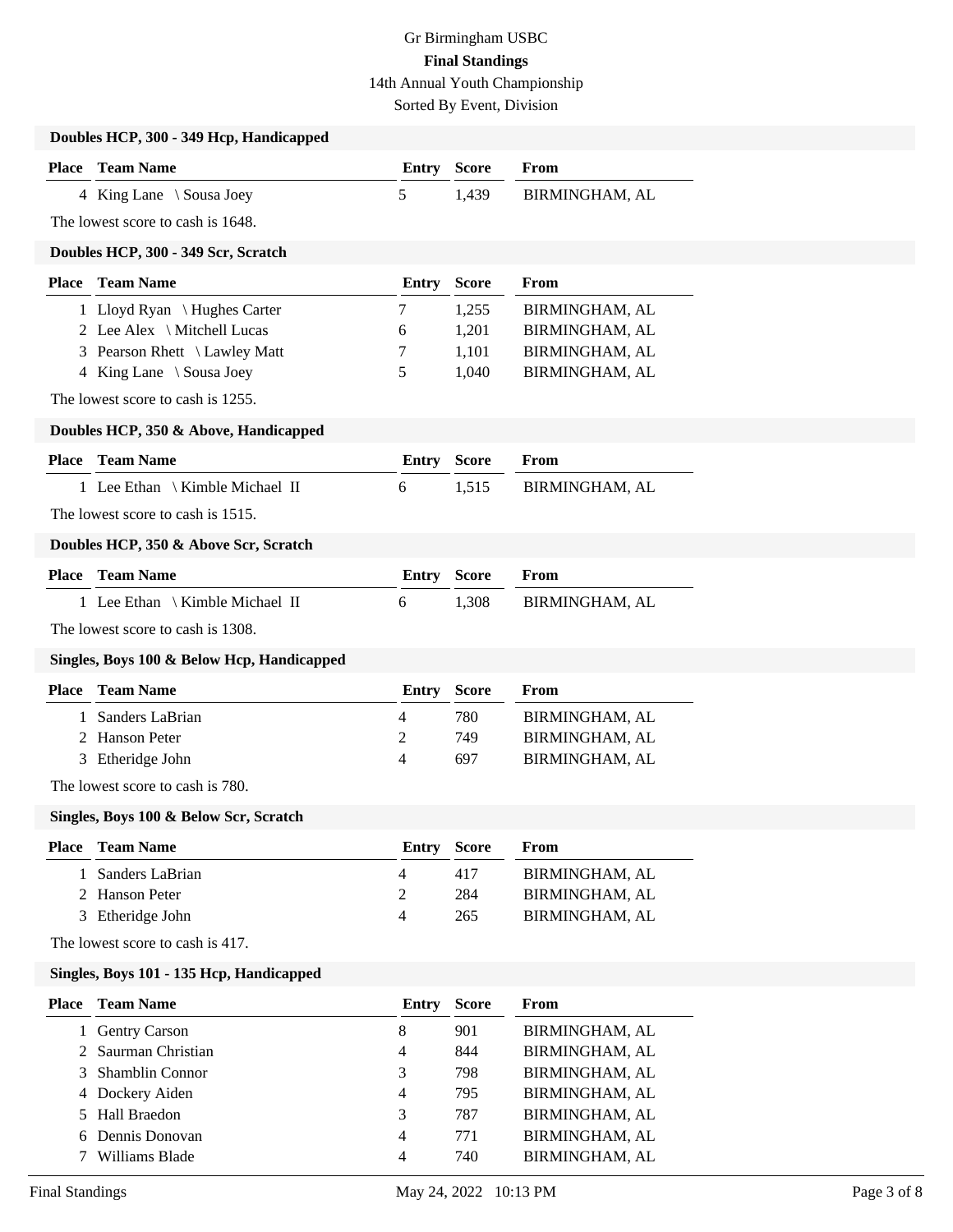Sorted By Event, Division

## **Singles, Boys 101 - 135 Hcp, Handicapped**

| <b>Place</b> Team Name | Entry Score |     | From           |
|------------------------|-------------|-----|----------------|
| 8 McNutt Kellen        |             | 700 | Alabaster, AL  |
| 9 Cherry Jacob         | 4           | 654 | BIRMINGHAM, AL |
| 10 Lumpkin Ethan       |             | 636 | BIRMINGHAM, AL |

The lowest score to cash is 844.

#### **Singles, Boys 101 - 135 Scr, Scratch**

| <b>Place</b> | Team Name            | Entry          | <b>Score</b> | From                  |
|--------------|----------------------|----------------|--------------|-----------------------|
|              | <b>Gentry Carson</b> | 8              | 616          | BIRMINGHAM, AL        |
|              | 2 Shamblin Connor    | 3              | 504          | <b>BIRMINGHAM, AL</b> |
|              | 3 Hall Braedon       | 3              | 493          | <b>BIRMINGHAM, AL</b> |
|              | 3 Saurman Christian  | $\overline{4}$ | 493          | BIRMINGHAM, AL        |
|              | 5 Dockery Aiden      | $\overline{4}$ | 450          | <b>BIRMINGHAM, AL</b> |
| 6            | Dennis Donovan       | $\overline{4}$ | 447          | <b>BIRMINGHAM, AL</b> |
|              | Williams Blade       | $\overline{4}$ | 443          | <b>BIRMINGHAM, AL</b> |
| 8.           | McNutt Kellen        |                | 421          | Alabaster, AL         |
| 9            | Cherry Jacob         | $\overline{4}$ | 366          | <b>BIRMINGHAM, AL</b> |
| 10           | Lumpkin Ethan        | 2              | 324          | <b>BIRMINGHAM, AL</b> |

The lowest score to cash is 504.

### **Singles, Boys 136 - 170 Hcp, Handicapped**

| Place       | <b>Team Name</b>      | Entry | <b>Score</b> | From                  |
|-------------|-----------------------|-------|--------------|-----------------------|
|             | 1 Lloyd Ryan          | 7     | 776          | <b>BIRMINGHAM, AL</b> |
| $2^{\circ}$ | Williams Kevin        | 4     | 768          | <b>BIRMINGHAM, AL</b> |
|             | 3 Mitchell Lucas      | 6     | 762          | <b>BIRMINGHAM, AL</b> |
|             | 4 King Lane           | 5     | 759          | <b>BIRMINGHAM, AL</b> |
|             | 5 Lawley Matt         | 7     | 724          | <b>BIRMINGHAM, AL</b> |
| 6           | Sousa Joey            | 5     | 717          | <b>BIRMINGHAM, AL</b> |
|             | 7 Pearson Rhett       | 7     | 714          | <b>BIRMINGHAM, AL</b> |
|             | 8 Myl Cooper          | 8     | 712          | <b>BIRMINGHAM, AL</b> |
| 9           | Darden Alex           | 8     | 705          | <b>BIRMINGHAM, AL</b> |
| 10          | Hughes Carter         | 7     | 702          | <b>BIRMINGHAM, AL</b> |
| 11          | Breckenridge Mason K. | 1     | 677          | Alabaster, AL         |

The lowest score to cash is 768.

#### **Singles, Boys 136 - 170 Scr, Scratch**

| Place | <b>Team Name</b>     | Entry          | <b>Score</b> | From                  |
|-------|----------------------|----------------|--------------|-----------------------|
|       | 1 Lloyd Ryan         | 7              | 575          | BIRMINGHAM, AL        |
|       | 2 King Lane          | 5              | 564          | <b>BIRMINGHAM, AL</b> |
|       | 2 Mitchell Lucas     | 6              | 564          | <b>BIRMINGHAM, AL</b> |
| 4     | Williams Kevin       | $\overline{4}$ | 552          | <b>BIRMINGHAM, AL</b> |
|       | 5 Lawley Matt        |                | 544          | <b>BIRMINGHAM, AL</b> |
|       | 6 Myl Cooper         | 8              | 529          | <b>BIRMINGHAM, AL</b> |
|       | Sousa Joey           | 5              | 513          | <b>BIRMINGHAM, AL</b> |
| 8     | <b>Hughes Carter</b> | 7              | 510          | <b>BIRMINGHAM, AL</b> |
| 9     | Pearson Rhett        | 7              | 495          | <b>BIRMINGHAM, AL</b> |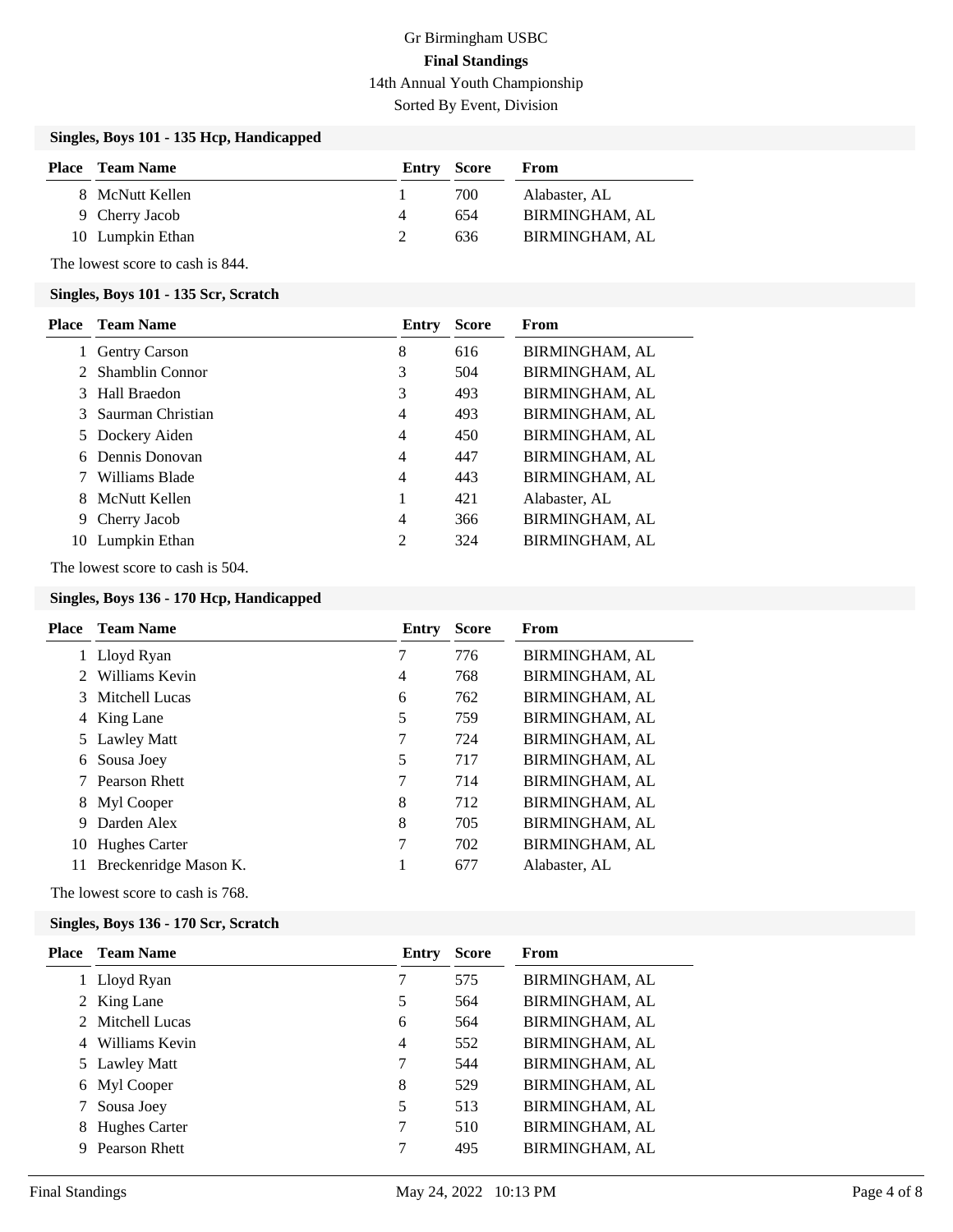Sorted By Event, Division

# **Singles, Boys 136 - 170 Scr, Scratch**

| <b>Place</b> Team Name   | <b>Entry Score</b> |      | From           |
|--------------------------|--------------------|------|----------------|
| 10 Darden Alex           |                    | 492. | BIRMINGHAM. AL |
| 11 Breckenridge Mason K. |                    | 455  | Alabaster, AL  |

The lowest score to cash is 564.

#### **Singles, Boys 171 & Over Hcp, Handicapped**

| <b>Place</b> Team Name |                     | Entry Score  |     | From                  |
|------------------------|---------------------|--------------|-----|-----------------------|
|                        | 1 Kimble Michael II | <sub>6</sub> | 797 | BIRMINGHAM, AL        |
| 2 Lee Ethan            |                     | <sub>6</sub> | 745 | BIRMINGHAM, AL        |
| 3 Lee Alex             |                     | h            | 703 | <b>BIRMINGHAM, AL</b> |

The lowest score to cash is 797.

#### **Singles, Boys 171 & Over Scr, Scratch**

| <b>Place</b> Team Name | <b>Entry Score</b> |     | From           |
|------------------------|--------------------|-----|----------------|
| 1 Kimble Michael II    | <sub>6</sub>       | 728 | BIRMINGHAM, AL |
| 2 Lee Ethan            | 6                  | 607 | BIRMINGHAM, AL |
| 3 Lee Alex             | <sub>6</sub>       | 601 | BIRMINGHAM, AL |

The lowest score to cash is 728.

#### **Singles, Girls 141 & Above Hcp, Handicapped**

| <b>Place</b> | <b>Team Name</b>                           | Entry          | <b>Score</b> | From                  |
|--------------|--------------------------------------------|----------------|--------------|-----------------------|
| $\mathbf{1}$ | Darden Abby                                | 8              | 702          | BIRMINGHAM, AL        |
|              | The lowest score to cash is 702.           |                |              |                       |
|              | Singles, Girls 141 & Above Scr, Scratch    |                |              |                       |
|              | <b>Place</b> Team Name                     | <b>Entry</b>   | <b>Score</b> | From                  |
|              | 1 Darden Abby                              | 8              | 480          | BIRMINGHAM, AL        |
|              | The lowest score to cash is 480.           |                |              |                       |
|              | Singles, Girls 90 & Below Hcp, Handicapped |                |              |                       |
| <b>Place</b> | <b>Team Name</b>                           | <b>Entry</b>   | <b>Score</b> | From                  |
| $\mathbf{1}$ | McWhorter Ada                              | 2              | 684          | BIRMINGHAM, AL        |
|              | The lowest score to cash is 684.           |                |              |                       |
|              | Singles, Girls 90 & Below Scr, Scratch     |                |              |                       |
| <b>Place</b> | <b>Team Name</b>                           | <b>Entry</b>   | <b>Score</b> | From                  |
|              | McWhorter Ada                              | 2              | 282          | <b>BIRMINGHAM, AL</b> |
|              | The lowest score to cash is 282.           |                |              |                       |
|              | Singles, Girls 91 - 125 Hcp, Handicapped   |                |              |                       |
| <b>Place</b> | <b>Team Name</b>                           | Entry          | <b>Score</b> | From                  |
|              | Thomas Savannah                            | $\overline{2}$ | 673          | BIRMINGHAM, AL        |
|              | The lowest score to cash is 673.           |                |              |                       |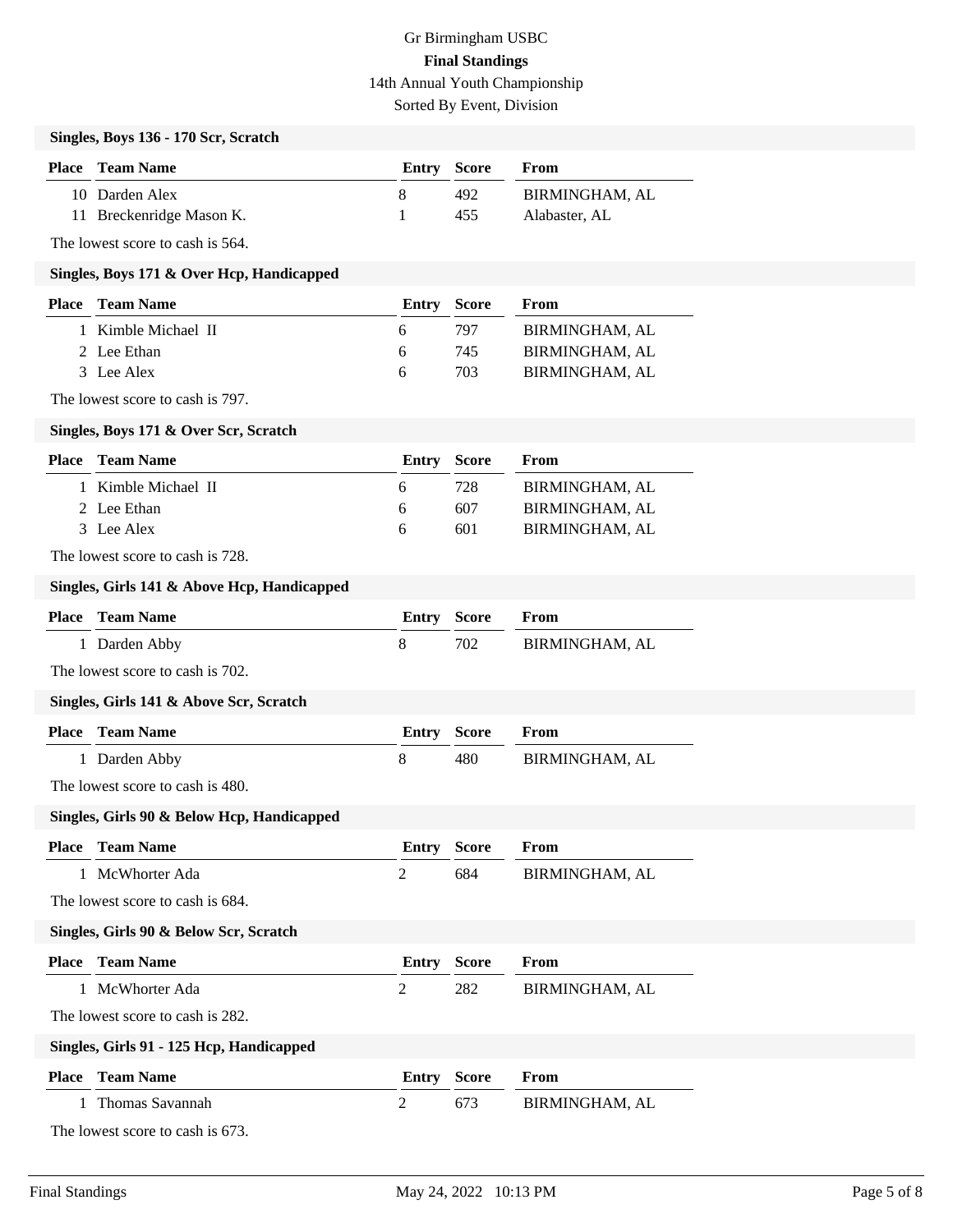Sorted By Event, Division

#### **Singles, Girls 91 - 125 Scr, Scratch**

| <b>Place</b> Team Name | <b>Entry Score From</b> |                |
|------------------------|-------------------------|----------------|
| 1 Thomas Savannah      | -349                    | BIRMINGHAM, AL |

The lowest score to cash is 349.

# **All Events Handicap, Boys AE 100 & Below Hcp, Handicapped**

| <b>Place</b> Team Name |        | From                                 |
|------------------------|--------|--------------------------------------|
| 1 Hanson Peter         |        | BIRMINGHAM, AL                       |
| 2 Etheridge John       |        | BIRMINGHAM, AL                       |
| 3 Sanders LaBrian      | 1.524  | BIRMINGHAM, AL                       |
|                        | 3<br>Δ | <b>Entry Score</b><br>2.188<br>2.159 |

The lowest score to cash is 2188.

# **All Events Handicap, Boys AE 101 - 135 Hcp, Handicapped**

| Place       | <b>Team Name</b>     | Entry | <b>Score</b> | From                  |
|-------------|----------------------|-------|--------------|-----------------------|
| 1           | <b>Gentry Carson</b> | 8     | 2,651        | <b>BIRMINGHAM, AL</b> |
| $2^{\circ}$ | Shamblin Connor      | 3     | 2,406        | <b>BIRMINGHAM, AL</b> |
|             | 3 Saurman Christian  | 3     | 2,359        | <b>BIRMINGHAM, AL</b> |
| 4           | Williams Blade       | 4     | 2,299        | <b>BIRMINGHAM, AL</b> |
|             | 5 Dockery Aiden      | 4     | 2,286        | <b>BIRMINGHAM, AL</b> |
| 6           | Hall Braedon         | 3     | 2,268        | <b>BIRMINGHAM, AL</b> |
|             | Dennis Donovan       | 4     | 2,257        | <b>BIRMINGHAM, AL</b> |
| 8.          | McNutt Kellen        |       | 2,203        | Alabaster, AL         |
| 9           | Lumpkin Ethan        | 2     | 2,015        | BIRMINGHAM, AL        |
| 10          | Cherry Jacob         | 4     | 1,311        | <b>BIRMINGHAM, AL</b> |
| 11          | Mooneyhan Will       |       | 945          | Alabaster, AL         |
|             |                      |       |              |                       |

The lowest score to cash is 2406.

# **All Events Handicap, Boys AE 136 - 170 Hcp, Handicapped**

| Place       | <b>Team Name</b>      | Entry | <b>Score</b> | From                  |
|-------------|-----------------------|-------|--------------|-----------------------|
|             | 1 Lloyd Ryan          | 7     | 2,533        | BIRMINGHAM, AL        |
| $2^{\circ}$ | Mitchell Lucas        | 6     | 2,388        | <b>BIRMINGHAM, AL</b> |
|             | 3 Pearson Rhett       | 7     | 2,385        | <b>BIRMINGHAM, AL</b> |
| 4           | Hughes Carter         | 7     | 2,370        | <b>BIRMINGHAM, AL</b> |
| 5.          | Breckenridge Mason K. | 1     | 2,321        | Alabaster, AL         |
| 6           | Sousa Joey            | 5     | 2,315        | <b>BIRMINGHAM, AL</b> |
|             | <b>Lawley Matt</b>    | 7     | 2,255        | BIRMINGHAM, AL        |
| 8           | Darden Alex           | 8     | 2,231        | <b>BIRMINGHAM, AL</b> |
| 9           | Williams Kevin        | 4     | 2,201        | <b>BIRMINGHAM, AL</b> |
| 10          | King Lane             | 5     | 2,111        | <b>BIRMINGHAM, AL</b> |
| 11          | Myl Cooper            | 8     | 1,987        | <b>BIRMINGHAM, AL</b> |
|             | 12 Nguyen Braxton V.  | 1     | 783          | Alabaster, AL         |
|             |                       |       |              |                       |

The lowest score to cash is 2388.

# **All Events Handicap, Boys AE 171 & above hcp, Handicapped**

| <b>Place</b> Team Name | <b>Entry Score</b> | From                 |
|------------------------|--------------------|----------------------|
| 1 Lee Ethan            |                    | 2,346 BIRMINGHAM, AL |
| 2 Kimble Michael II    | 2.207              | BIRMINGHAM. AL       |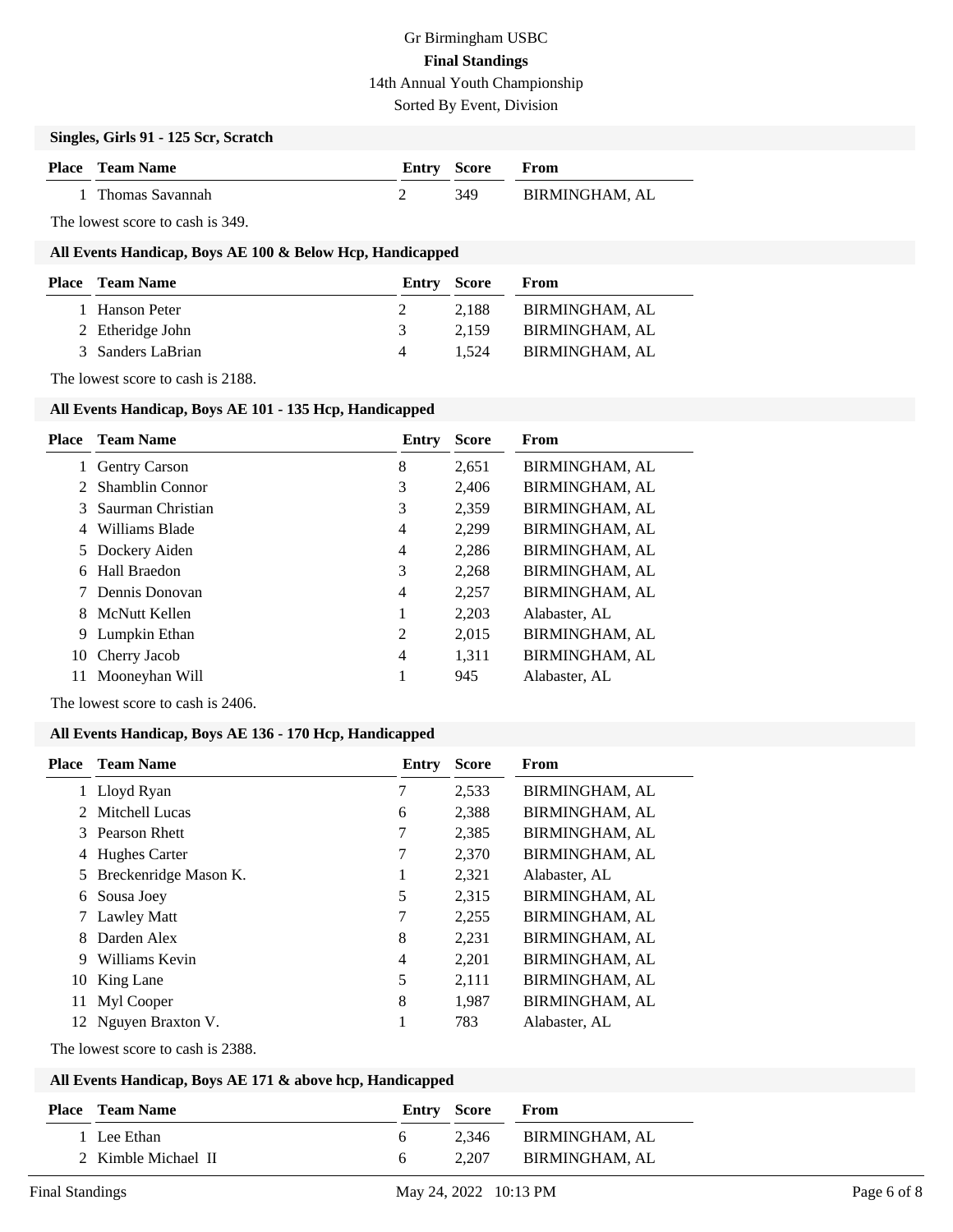Sorted By Event, Division

### **All Events Handicap, Boys AE 171 & above hcp, Handicapped**

| <b>Place</b> Team Name | <b>Entry Score</b> |       | From           |
|------------------------|--------------------|-------|----------------|
| 3 Lee Alex             |                    | 2.073 | BIRMINGHAM. AL |
| 4 Khleif Cameron       | 5                  | 667   | BIRMINGHAM, AL |
| 5 Freeman Thomas       | 5                  | 610   | BIRMINGHAM, AL |

The lowest score to cash is 2346.

#### **All Events Handicap, Girls AE 141 & Above Hcp, Handicapped**

| <b>Place – Team Name</b> | <b>Entry Score From</b> |                      |
|--------------------------|-------------------------|----------------------|
| 1 Darden Abby            |                         | 2.001 BIRMINGHAM, AL |

The lowest score to cash is 2001.

#### **All Events Handicap, Girls AE 90 & Below, Handicapped**

| <b>Place</b> Team Name | <b>Entry Score From</b> |                      |
|------------------------|-------------------------|----------------------|
| 1 McWhorter Ada        |                         | 1.980 BIRMINGHAM, AL |

The lowest score to cash is 1980.

#### **All Events Handicap, Girls AE 91 - 125, Handicapped**

| <b>Place</b> Team Name | <b>Entry Score From</b> |                      |
|------------------------|-------------------------|----------------------|
| 1 Thomas Savannah      |                         | 2.051 BIRMINGHAM, AL |

The lowest score to cash is 2051.

#### **All Events Scratch, Boys AE 100 & Below Scr, Scratch**

| <b>Place</b> Team Name | Entry Score |     | From           |
|------------------------|-------------|-----|----------------|
| 1 Etheridge John       |             | 863 | BIRMINGHAM, AL |
| 2 Sanders LaBrian      | $\Delta$    | 798 | BIRMINGHAM, AL |
| 3 Hanson Peter         |             | 793 | BIRMINGHAM, AL |

The lowest score to cash is 863.

## **All Events Scratch, Boys AE 101 - 135 Scr, Scratch**

| Place | <b>Team Name</b>       | Entry | <b>Score</b> | From                  |
|-------|------------------------|-------|--------------|-----------------------|
| 1     | <b>Gentry Carson</b>   | 8     | 1,796        | <b>BIRMINGHAM, AL</b> |
| 2     | <b>Shamblin Connor</b> | 3     | 1,524        | <b>BIRMINGHAM, AL</b> |
| 3     | Williams Blade         | 4     | 1,408        | <b>BIRMINGHAM, AL</b> |
|       | 4 Hall Braedon         | 3     | 1,386        | <b>BIRMINGHAM, AL</b> |
|       | 5 McNutt Kellen        | 1     | 1,366        | Alabaster, AL         |
| 6     | Saurman Christian      | 3     | 1,306        | BIRMINGHAM, AL        |
|       | 7 Dennis Donovan       | 4     | 1,285        | <b>BIRMINGHAM, AL</b> |
|       | 8 Dockery Aiden        | 4     | 1,251        | <b>BIRMINGHAM, AL</b> |
| 9.    | Lumpkin Ethan          | 2     | 1,079        | BIRMINGHAM, AL        |
| 10    | Cherry Jacob           | 4     | 735          | <b>BIRMINGHAM, AL</b> |
| 11    | Mooneyhan Will         |       | 663          | Alabaster, AL         |
|       |                        |       |              |                       |

The lowest score to cash is 1524.

| All Events Scratch, Boys AE 136 - 170 Scr, Scratch |  |
|----------------------------------------------------|--|
|----------------------------------------------------|--|

**Place Team Name Entry Score From**